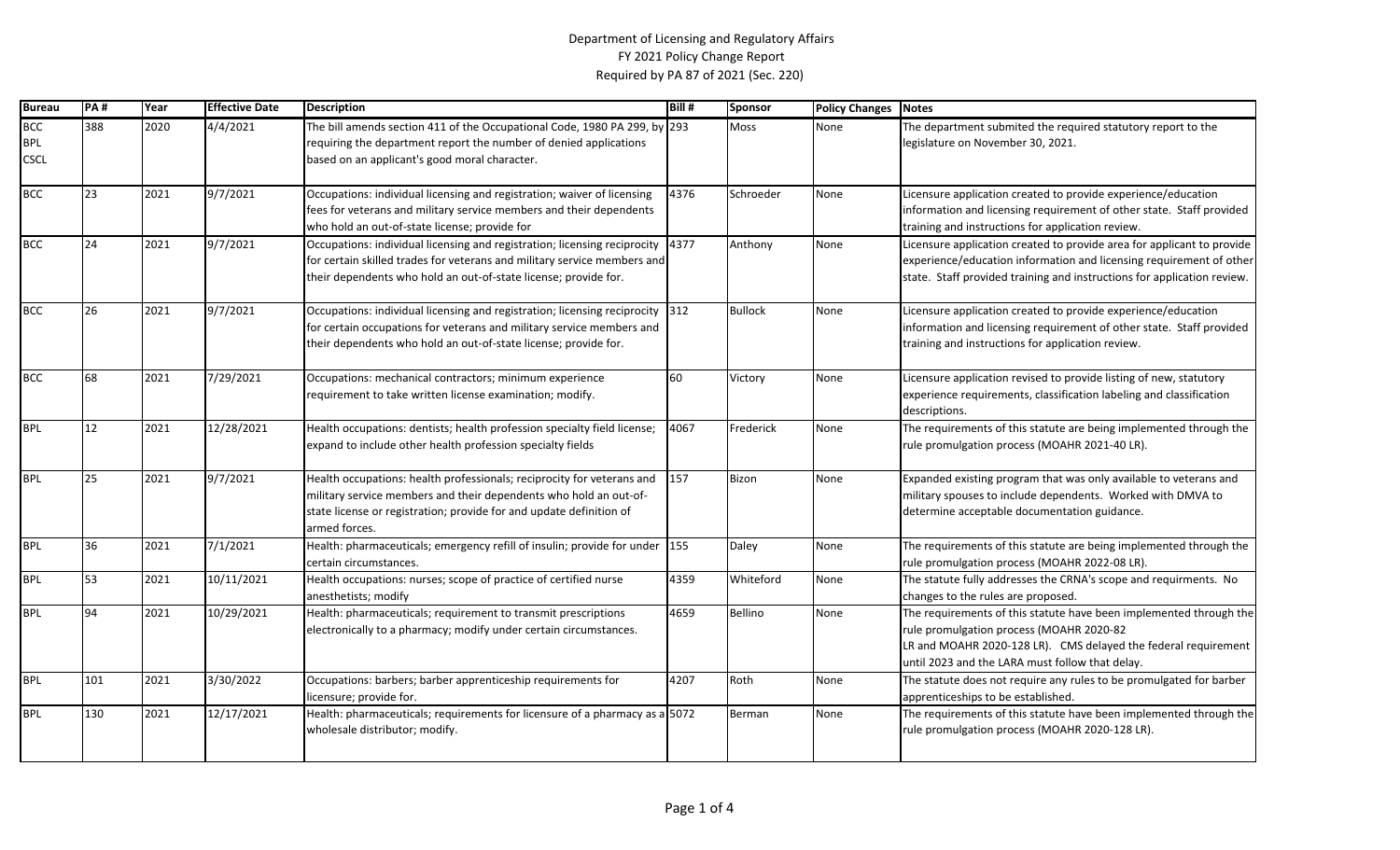## Department of Licensing and Regulatory Affairs CY 2021 Policy Change Report Required by PA 87 of 2021 (Sec. 220)

| <b>BPL</b>  | 167             | 2021 | 12/27/2021        | Health occupations: health professionals; exemption from licensure for 759                                                                                                                                                                                                                                                                                                                                                                        |      | VanderWall     | None | LARA webpages were updated to include this new exemption from                                                                                                                                                                                                                                               |
|-------------|-----------------|------|-------------------|---------------------------------------------------------------------------------------------------------------------------------------------------------------------------------------------------------------------------------------------------------------------------------------------------------------------------------------------------------------------------------------------------------------------------------------------------|------|----------------|------|-------------------------------------------------------------------------------------------------------------------------------------------------------------------------------------------------------------------------------------------------------------------------------------------------------------|
|             |                 |      |                   | individuals who hold an out-of-state license; provide for during                                                                                                                                                                                                                                                                                                                                                                                  |      |                |      | licensure.                                                                                                                                                                                                                                                                                                  |
|             |                 |      |                   | epidemic-related staffing shortages.                                                                                                                                                                                                                                                                                                                                                                                                              |      |                |      |                                                                                                                                                                                                                                                                                                             |
| <b>BPL</b>  | $\overline{23}$ | 2021 | 9/7/2021          | Occupations: individual licensing and registration; waiver of licensing<br>fees for veterans and military service members and their dependents<br>who hold an out-of-state license; provide for                                                                                                                                                                                                                                                   | 4376 | Schroeder      | None | Expanded existing program that was only available to veterans and<br>military spouses to include dependents. Worked with DMVA to<br>determine acceptable documentation guidance.                                                                                                                            |
| <b>BPL</b>  | 26              | 2021 | 9/7/2021          | Occupations: individual licensing and registration; licensing reciprocity 312<br>for certain occupations for veterans and military service members and<br>their dependents who hold an out-of-state license; provide for.                                                                                                                                                                                                                         |      | <b>Bullock</b> | None | Expanded existing program that was only available to veterans and<br>military spouses to include dependents. Worked with DMVA to<br>determine acceptable documentation guidance.                                                                                                                            |
| <b>CSCL</b> | 23              | 2021 | 9/7/2021          | Occupations: individual licensing and registration; waiver of licensing<br>fees for veterans and military service members and their dependents<br>who hold an out-of-state license; provide for                                                                                                                                                                                                                                                   | 4376 | Schroeder      | None | LARA is waiving initial fees and processing fees for those who<br>demonstrate they are a veteran, member of the armed forces or a<br>qualified dependent.                                                                                                                                                   |
| <b>CSCL</b> | 26              | 2021 | $\sqrt{9}/7/2021$ | Occupations: individual licensing and registration; licensing reciprocity 312<br>for certain occupations for veterans and military service members and<br>their dependents who hold an out-of-state license; provide for.                                                                                                                                                                                                                         |      | <b>Bullock</b> | None | LARA is waiving initial fees for those who currently hold a valid<br>occupational license in another state or jurisdiction and are a<br>veteran, member of the armed forces or a qualified dependant.<br>Applicant is still required to take the state licensing exam which is<br>specific to Michigan law. |
| <b>CSCL</b> | 372             | 2020 | 1/4/2021          | Amends the Occupational Code (MCL 339.104) by updating the<br>definition of good moral character to add the section proposed in HB<br>4488.                                                                                                                                                                                                                                                                                                       | 4492 | Gay-Dagnogo    | None | This definition has been updated in statute as of April 4, 2021. See<br>below.                                                                                                                                                                                                                              |
| <b>CSCL</b> | 368             | 2020 | 1/4/2021          | Amends the Occupational License for Former Offenders Act restricting<br>the use of an applicant's criminal record in determining eligibility for<br>occupational licensing based on a lack of "good moral character."                                                                                                                                                                                                                             | 4488 | Iden           | None | LARA cannot use a criminal conviction in and of itself in determining<br>the "good moral character" of a licensee and/or applicant.                                                                                                                                                                         |
| <b>CSCL</b> | 265             | 2020 | 3/24/2021         | Amends Article 18 of the occupational code, 1980 PA 299, by changing 4437<br>several provisions. Exempts students of a higher education mortuary<br>science program from Article 18. Makes changes to the education<br>requirements and requires a Michigan specific exam in order to get a<br>license. Creates a continuing education program. Also, provides for<br>rulemaking authority for the management and operation of a funeral<br>home. |      | Wakeman        | None | LARA is also working with the Board of Examiners to implement the<br>requirements of this statute through the rule promulgation process.                                                                                                                                                                    |
| <b>MLCC</b> | 16              | 2021 | 8/23/2021         | Liquor: spirits; definition of mixed spirit drink; modify, and modify<br>eligibility for direct shipper license and retailer delivery.                                                                                                                                                                                                                                                                                                            | 141  | Schmidt        | None | The online MLCC codebook was updated in accordance with the<br>statute. Several application and tax forms and online frequently<br>asked question sheets were updated.                                                                                                                                      |
| <b>MLCC</b> | 17              | 2021 | 8/23/2021         | Liquor: retail sales; allowing in state and out-of-state small wine<br>makers to deliver wine to retailers; provide for.                                                                                                                                                                                                                                                                                                                          | 142  | <b>Brinks</b>  | None | The online MLCC codebook was updated in accordance with the<br>statute. Several application and tax forms and online frequently<br>asked question sheets were updated.                                                                                                                                      |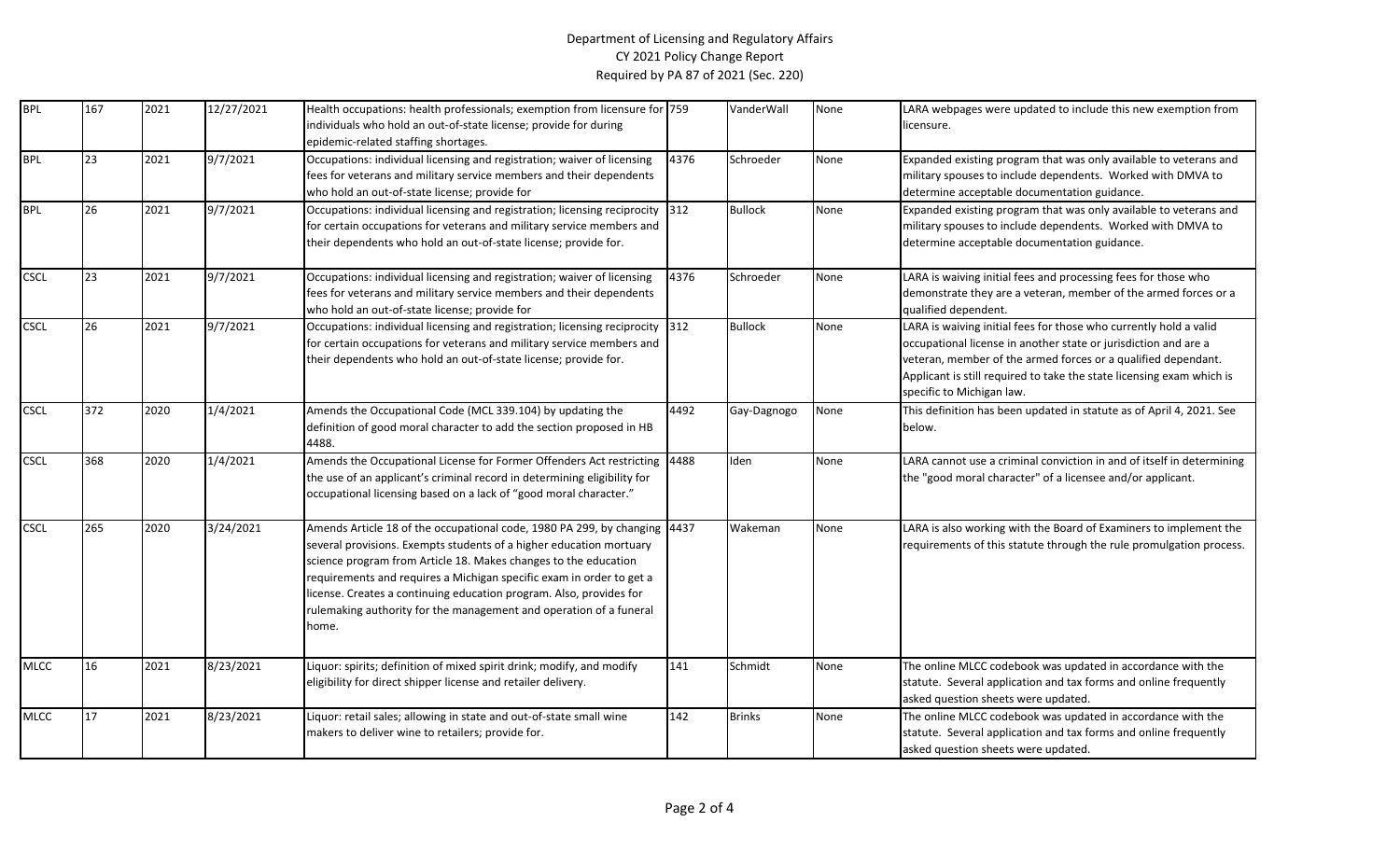## Department of Licensing and Regulatory Affairs CY 2021 Policy Change Report Required by PA 87 of 2021 (Sec. 220)

| <b>MLCC</b> | 18  | 2021 | 8/23/2021  | Liquor: spirits; definition of mixed spirit drink; modify                                                                                                                                            | 143  | Moss       | None | The online MLCC codebook was updated in accordance with the<br>statute. Several application and tax forms and online frequently<br>asked question sheets were updated.                                                                                                                                                                                                                 |
|-------------|-----|------|------------|------------------------------------------------------------------------------------------------------------------------------------------------------------------------------------------------------|------|------------|------|----------------------------------------------------------------------------------------------------------------------------------------------------------------------------------------------------------------------------------------------------------------------------------------------------------------------------------------------------------------------------------------|
| <b>MLCC</b> | 19  | 2021 | 8/23/2021  | Liquor: spirits; definition of mixed spirit drink; modify.                                                                                                                                           | 144  | VanderWall | None | The online MLCC codebook was updated in accordance with the<br>statute. Several application and tax forms and online frequently<br>asked question sheets were updated.                                                                                                                                                                                                                 |
| <b>MLCC</b> | 20  | 2021 | 6/3/2021   | Liquor: permits; an on-premises tasting room and an off-premises<br>asting room held at same location; allow under certain conditions                                                                | 49   | LaSata     | None | The online MLCC codebook was updated in accordance with the<br>statute.                                                                                                                                                                                                                                                                                                                |
| <b>MLCC</b> | 29  | 2021 | 12/28/2021 | Liquor: licenses; minimum number of sporting events for a motor<br>sports license; reduce                                                                                                            | 4445 | Lightner   | None | The online MLCC codebook was updated in accordance with the<br>statute.                                                                                                                                                                                                                                                                                                                |
| <b>MLCC</b> | 64  | 2021 | 7/13/2021  | Liquor: other; provisions relating to drinks to go and social districts;<br>remove sunset.                                                                                                           | 559  | Nesbitt    | None | The online MLCC codebook was updated in accordance with the<br>statute.                                                                                                                                                                                                                                                                                                                |
| <b>MLCC</b> | 116 | 2021 | 11/22/2021 | Liquor: licenses; license to serve alcohol at the baseball stadiums of<br>Eastern Michigan University and Oakland University; allow under<br>certain conditions.                                     | 4711 | Hall       | None | The online MLCC codebook was updated in accordance with the<br>statute.                                                                                                                                                                                                                                                                                                                |
| <b>MRA</b>  | 55  | 2021 | 10/11/2021 | Marihuana: liability; sale of marihuana to an individual who is younger<br>than 21 years of age or visibly intoxicated; prohibit, and create cause of<br>action for harm that the individual causes. | 4516 | Lilly      | None | The MRA released an advisory bulletin on 8/27/2021 and a repeat<br>email communication was sent to stakeholders on the date the law<br>took effect (10/11/2021). Proof of marijuana liability insurance is<br>required to be provided to MRA upon licensure and again at renewal.                                                                                                      |
| <b>MRA</b>  | 56  | 2021 | 10/11/2021 | Marihuana: other; definition of industrial hemp; modify.                                                                                                                                             | 4517 | Rabhi      | None | The MRA updated testing standards for potency to include required<br>testing for Delta-8 THC and updated the formula for total THC to<br>include set limits of Delta-8 THC. Guidance was provided to the<br>industry in a bulletin dated 10/11/2021. Licensed safety compliance<br>facilities recieved notice of the requirement for testing after the act<br>was signed in July 2021. |
| <b>MRA</b>  | 57  | 2021 | 10/11/2021 | Marihuana: other; certain definitions in the Medical marihuana<br>facilities licensing act; modify.                                                                                                  | 4740 | Outman     | None |                                                                                                                                                                                                                                                                                                                                                                                        |
| <b>MRA</b>  | 58  | 2021 | 10/11/2021 | Marihuana: other; certain definitions in the industrial hemp growers<br>act; modify.                                                                                                                 | 4741 | Clements   | None |                                                                                                                                                                                                                                                                                                                                                                                        |
| <b>MRA</b>  | 59  | 2021 | 10/11/2021 | Marihuana: other; certain definitions in the marihuana tracking act;<br>modify.                                                                                                                      | 4742 | Yancey     | None |                                                                                                                                                                                                                                                                                                                                                                                        |
| <b>MRA</b>  | 60  | 2021 | 10/11/2021 | Marihuana: other; certain definitions in the public health code; modify. 4743                                                                                                                        |      | Calley     | None |                                                                                                                                                                                                                                                                                                                                                                                        |
| <b>MRA</b>  | 61  | 2021 | 10/11/2021 | Marihuana: other; certain definitions in the industrial hemp research<br>and development act; modify.                                                                                                | 4744 | Steeland   | None |                                                                                                                                                                                                                                                                                                                                                                                        |
| <b>MRA</b>  | 62  | 2021 | 10/11/2021 | Marihuana: other; certain definitions in the Michigan Medical<br>Marihuana Act;                                                                                                                      | 4745 | Lilly      | None |                                                                                                                                                                                                                                                                                                                                                                                        |
| MRA         | 63  | 2021 | 10/11/2021 | Liquor: other; definition of marihuana in the liquor control code;<br>modify                                                                                                                         | 4746 | Hauck      | None |                                                                                                                                                                                                                                                                                                                                                                                        |